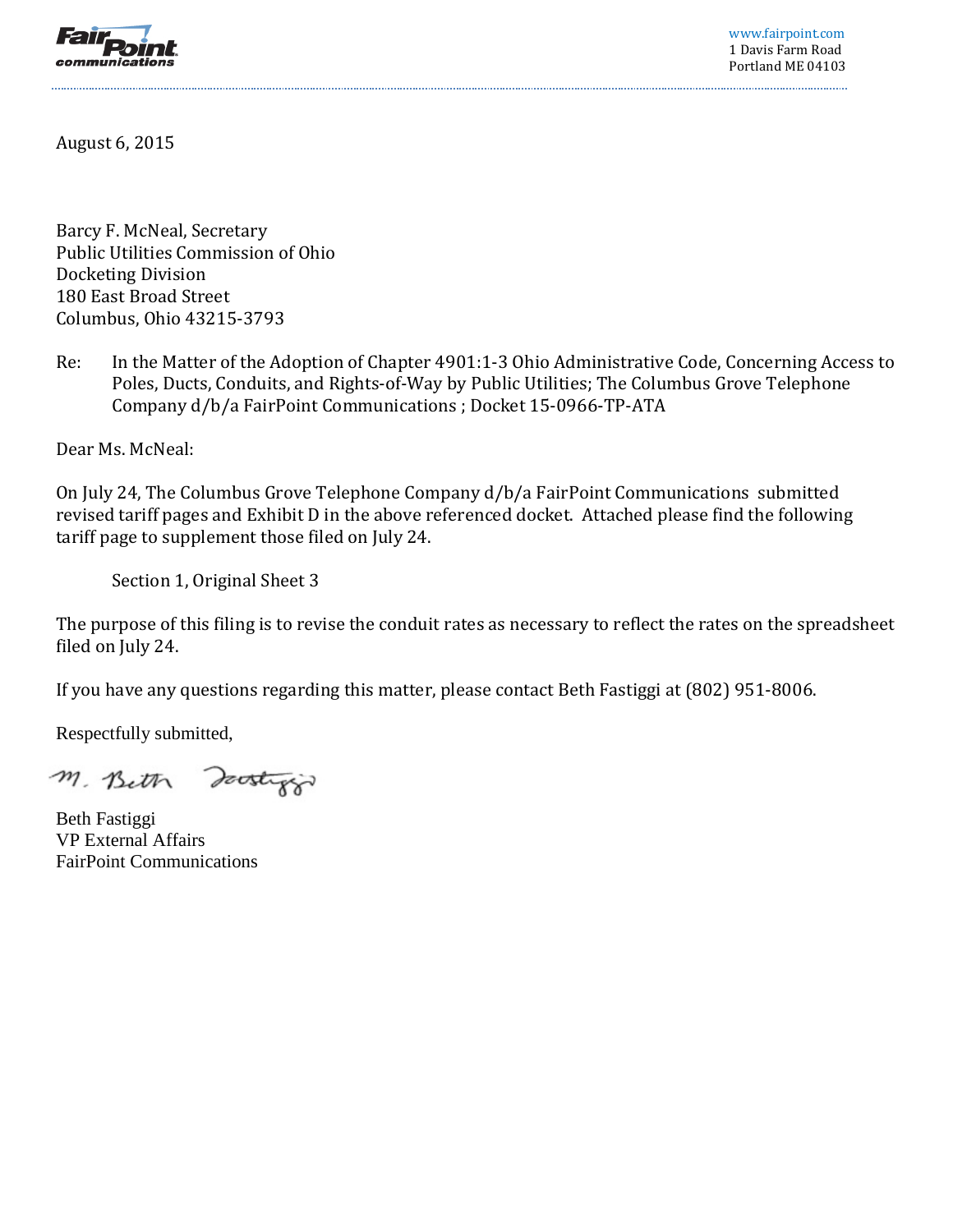## P.U.C.O. No. 10

## **POLE ATTACHMENTS AND CONDUIT OCCUPANCY** (Continued)

- E. Assurance of Payment and Insurance (cont'd)
	- 3. License shall maintain the following amounts of insurance, Commercial General Liability Insurance with limits of not less than \$1,000,000 per occurrence and \$2,000,000 annual aggregate. Umbrella or Excess Liability Insurance with limits of not less than \$10,000,000 per occurrence and in the aggregate. Workers Compensation Insurance in statutory amounts and Employers Liability Insurance in the amount \$1,000,000 per accident. Automobile Liability insurance covering any auto with combined single limits of \$1,000,000.
	- 4. All insurance must be effective before the Attaching Entity attaches to any pole or occupies any conduit and shall remain in force until such attachments have been removed from all such poles.
	- 5. The Attaching Entity's property insurance policy shall contain a waiver-of subrogation clause running to the Company. This must be reflected on the certificate of insurance provided by the Attaching Entity. Such policy shall be the primary remedy for all losses covered by the policy.
- F. Rates
	- 1. The rate provided below entitles a customer to attach to the poles and occupy conduit in all of the Company's franchise area. The Attachment Fee applies per pole, per year for each one foot of space occupied by Attaching Party's Attachments. The conduit rate applies to each foot of conduit occupied.
		- \$0.23 for all pole attachments
		- \$0.23 per foot of conduit occupied
	- 2. Field survey or inspection: Actual costs and expenses.
	- 3. Make-ready work: Actual costs and expenses.
	- 4. Labor: Actual costs and expenses.
	- 5. Contractors: Actual costs and expenses.
- G. Payment Terms
	- 1. Attachment and occupancy fees are payable annually in advance. Fees are calculated on the number of attachments and feet of conduit occupied.
	- 2. All fees and charges are due and payable 30 days after presentation of an invoice. Late payments will be assessed a late payment charge of 1.5% per month on all unpaid balances concurring on the date due and payable.